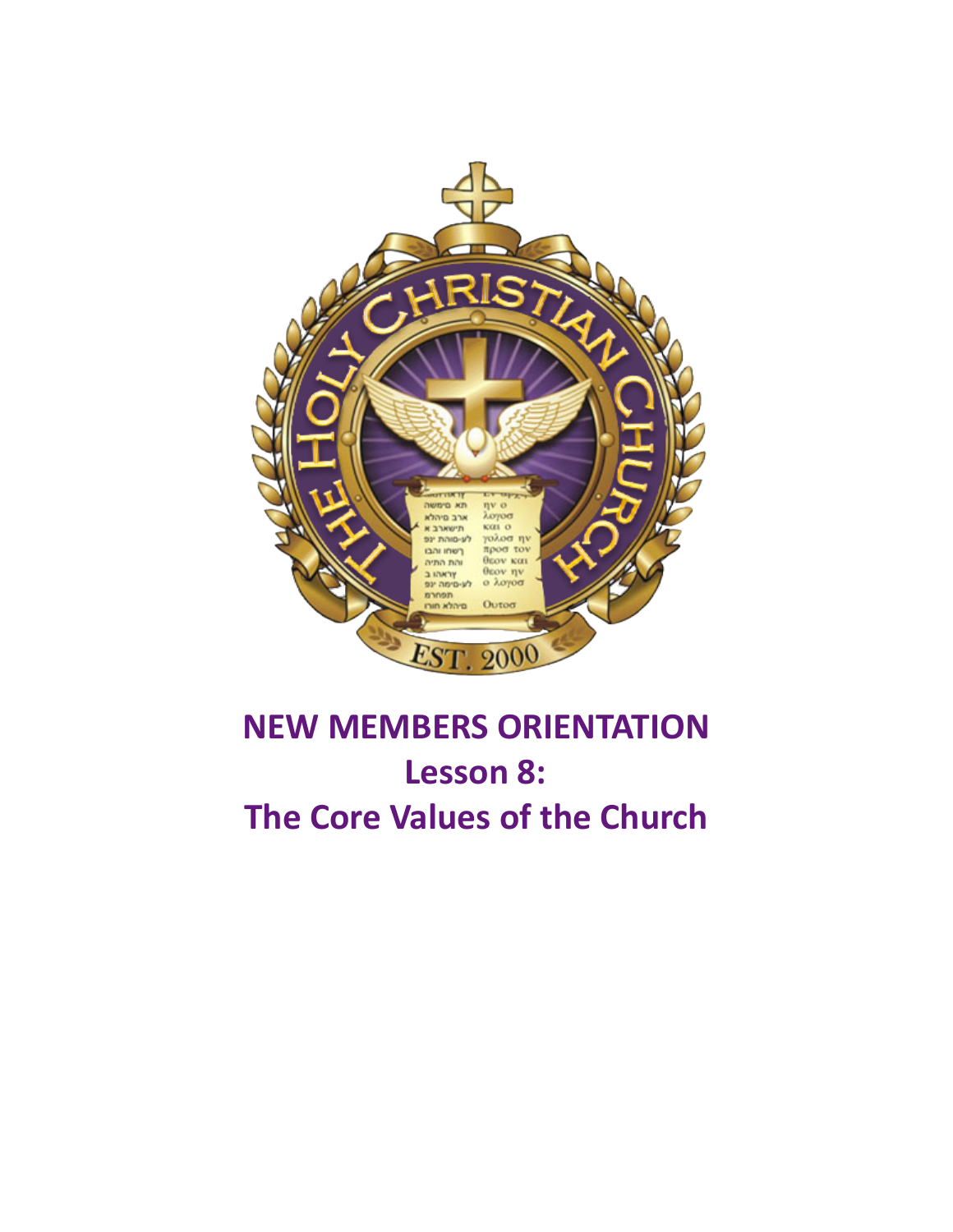# **NEW MEMBERS ORIENTATION** Lesson 8 - The Core Values of the Church

# **Prayer (Our Life)**

Our entire being as a Church is inextricably tied to prayer. Prayer is our life sustenance, the very means by which we commune with GOD, hear from GOD, experience the intimacy of GOD, and are strengthened to appropriate the Word of GOD into our lives. A praying Church is the Church which is alive to GOD, knowledgeable of His will, active in His plan, and ever seeking His face. We are the praying Church, whom corporately and individually never ceases to meet with GOD, to know Him and to do His will with our whole heart.

# Love (Our Foundation)

GOD 's love was manifested toward us in giving His only begotten Son that we may have eternal life. The center of our witness will always be GOD 's love: His for us, ours for Him, and ours for one another and the lost.

# **Worship (Our Call)**

We passionately worship GOD, for it is in worship that we encounter His life-changing presence. Worship is our highest order of business, where we fervently seek the face, heart, and ways of GOD. In praise we seek His face; in prayer we discern His heart; in study of the Scripture we learn His ways.

## **Spirit-Filled (Our Power)**

The outpouring of the Holy Ghost and fire, which took place on the day of Pentecost in Acts 2 and subsequently throughout the New Testament, is our inherited gift from GOD. We embrace Him, the Holy Spirit, as a necessary and free gift available to all believers. He empowers us to live holy, do ministry, and maintain unbroken fellowship with GOD. We uncompromisingly believe, as the Scripture teaches, the evidence of His indwelling in believers will manifest through: speaking in tongues, consistent holiness of life, and the manifestation of power and victory over the penalty and practice of sin.

## **Holiness (Our Standard)**

Holiness is the work of the Holy Spirit in believers, conforming the heart to that of the LORD's. It is a life calling that separates us from the world's ways, views, standards, and convictions. We are in the world, but not of it. At The Holy Christian Church, Holiness is our standard.

## **Evangelism (Our Cause)**

Proclaiming the Good News of Jesus Christ to the lost is our reason for existence. We are committed to winning souls to Jesus, and exploring innovative ways to share the Message of Christ and His Kingdom to the lost. We believe that evangelism is a spirit that all believers should possess.